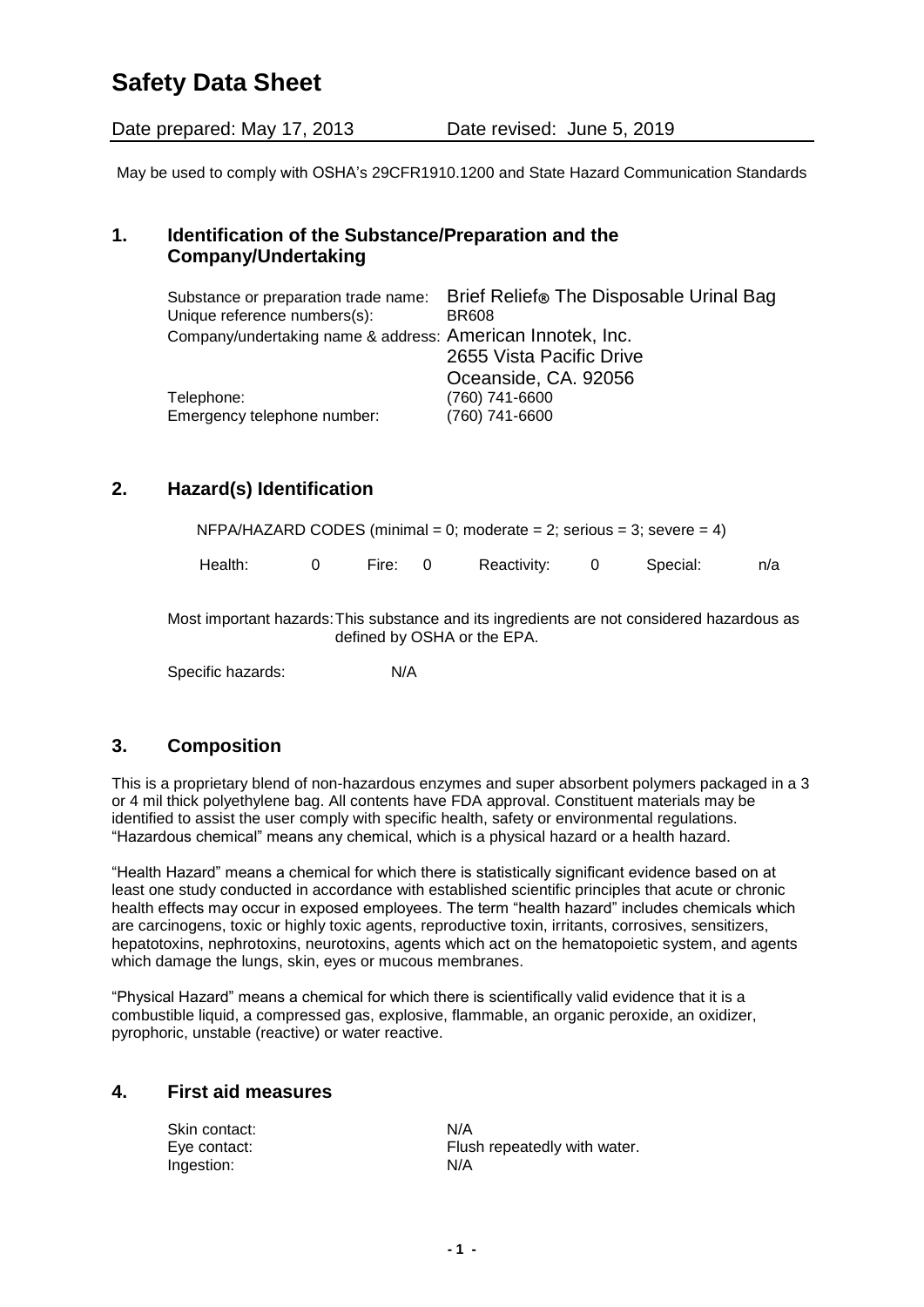# **Safety Data Sheet**

Date prepared: May 17, 2013 Date revised: June 5, 2019

#### **5. Fire fighting measures**

Unsuitable extinguishing media: N/A Special hazards in fire: Material becomes very slippery when wet. Required special protective equipment

Suitable extinguishing media: Water, Carbon Dioxide, Dry Chemical, Foam

for fire-fighters: For large scale fires, wear self-contained positive pressure breathing apparatus and full fire-protective clothing.

### **6. Accidental release measures**

| Personal precautions:             | N/A                                                                                                                                                                                              |
|-----------------------------------|--------------------------------------------------------------------------------------------------------------------------------------------------------------------------------------------------|
| <b>Environmental precautions:</b> | N/A                                                                                                                                                                                              |
| Methods for cleaning:             | Clean up as for any dry, powder material. Provide<br>good ventilation. Avoid dusting and ignition sources.<br>Wetted contents are slippery and should be cleaned<br>up immediately when spilled. |

### **7. Handling and storage**

| Handling: | No special measures required. | Technical measures/precautions:                                   | N/A |
|-----------|-------------------------------|-------------------------------------------------------------------|-----|
| Storage:  |                               | Keep container closed. Technical measures/storage conditions: N/A |     |

## **8. Exposure Controls**

Engineering measures: None Control Parameters: None Personal protection equipment: None required while product remains intact. Eye protection: None Hand protection: None Hygiene measures: None

### **9. Physical and chemical properties**

| Appearance:           | <b>White Powder</b> |
|-----------------------|---------------------|
| Odor:                 | Lemon Fragrance     |
| pH:                   | N/A                 |
| Boiling point:        | N/A                 |
| Melting point:        | N/A                 |
| Flashpoint:           | N/A                 |
| Explosive properties: | N/A                 |
| Vapor pressure:       | N/A                 |
| Relative density:     | N/A                 |
| Solubility:           | 100%                |
|                       |                     |